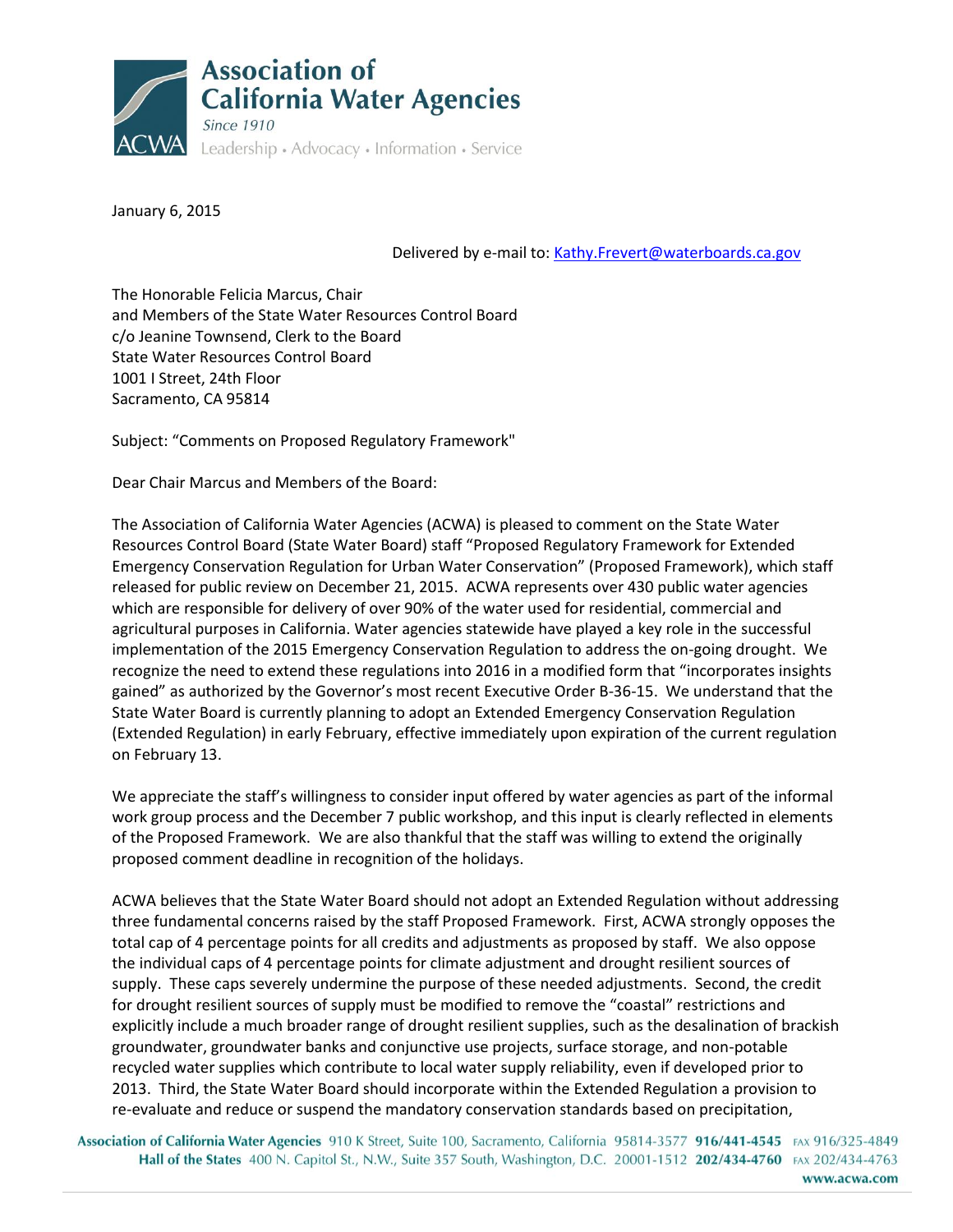The Honorable Felicia Marcus, Chair Page 2 of 5 January 6, 2016

snowpack and reservoir storage in April 2016. If above-normal rainfall alleviates drought conditions as expected, the Emergency Conservation Regulation needs to include a "reopener" mechanism to adjust accordingly, thereby preserving public support for the regulation. These fundamental concerns and suggestions for refinements, are explained below.

### **Fundamental Concerns**

The success with which California has weathered the current drought is in no small measure due to the far-sighted investments that have been made by local water agencies over past decades in both demand management and water supply. The Extended Regulation needs to be crafted to achieve a much better balance than the current regulation, which is entirely dependent upon mandatory water rationing to significantly reduce demand. The Extended Regulation for 2016 must address the following three fundamental concerns raised by the staff's Proposed Framework.

# **1. Remove the Caps on Adjustments and Credits**

ACWA appreciates the staff's recognition of the need for a climate adjustment and credits for drought resilient sources of supply. But imposing a total cap of up to 4 percentage points for adjustments and credits, as proposed by staff, would severely restrict the benefits received from investments in drought resilient sources of supply. ACWA opposes this approach which could undermine the momentum that has built over decades in California in local and regional water supply planning and development and create a threat to the success of the Governor's California Water Action Plan. The plan relies on implementation of a comprehensive suite of actions – not just water conservation.

For example, under the staff's proposal an inland agency with a 2015 Conservation Standard of 36 percent could receive a 2016 Conservation Standard of 32 percent. In other words, the staff's proposal recognizes climate and local investments, but only to the tune of 10 percent of its drought management effort (the 4 percent cap is approximately 10 percent of the 36 percent mandate). That means the remaining 90 percent still has to come from demand reduction. For agencies situated in a warmer inland area, the climate adjustment alone will just about use the 4 percent cap, leaving *no* credit for local investments in drought preparedness.

Instead water agencies should receive *both* a climate adjustment *and* full credit for drought resilient supplies where local climate conditions and past supply investment actions warrant. The Extended Regulation should not include any total cap as proposed in the Proposed Framework, allowing the climate adjustments and supply credit mechanisms to operate independently and achieve their separate policy objectives. Further, there should not be caps on the climate adjustment or the drought resilient sources of supply credit.

# **2. Expand the Drought Resilient Sources of Supply Credit**

The Proposed Framework properly acknowledges the need to provide credits for drought resilient supplies, but the credits proposed are too narrow in scope and limited in benefit. We are concerned that the proposed limitations on drought resilient sources of supply to coastal wastewater or desalinated water developed since 2013 do not recognize the importance of many locally significant water supply reliability investments. The proposal Regulation should be revised to remove the "coastal"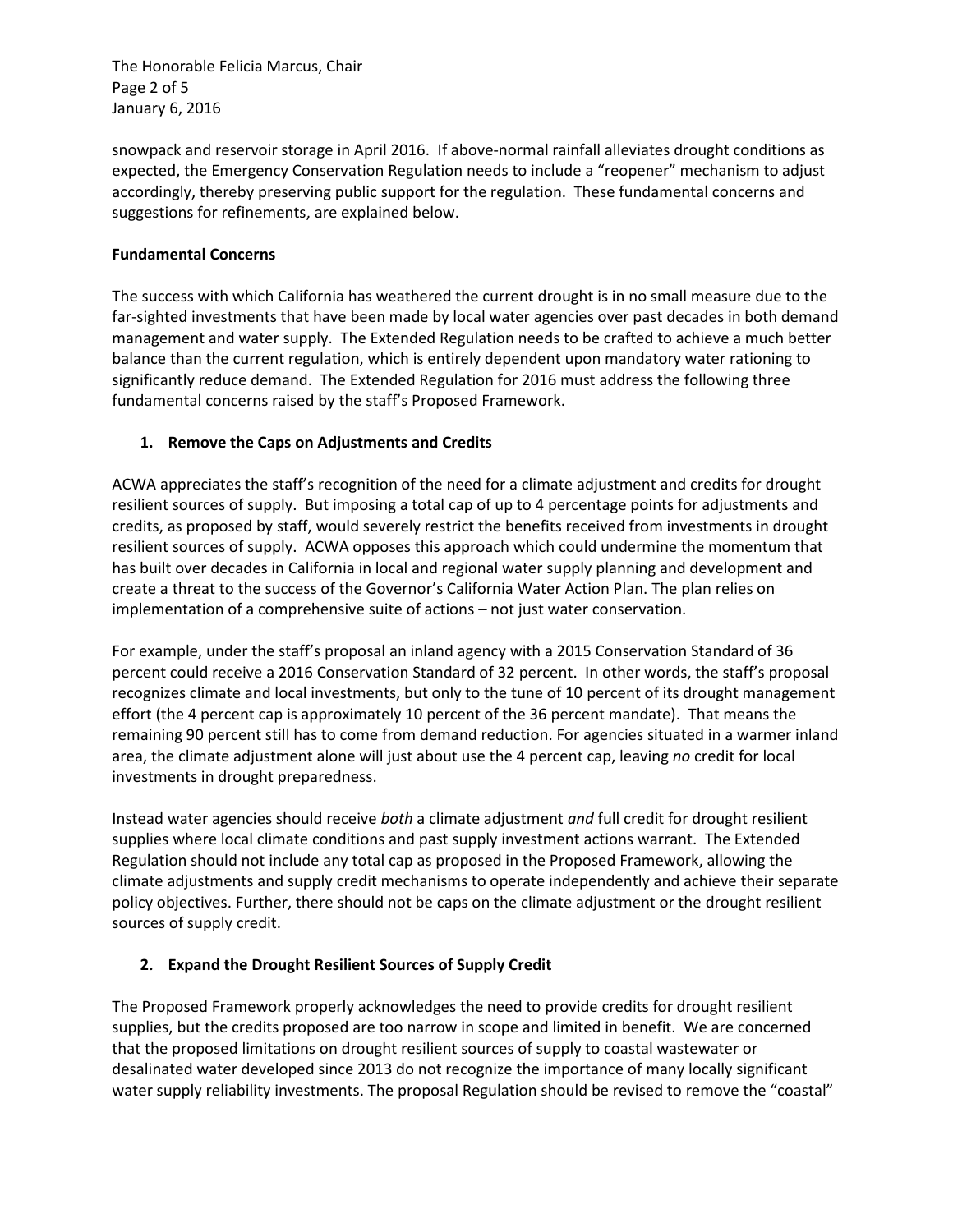The Honorable Felicia Marcus, Chair Page 3 of 5 January 6, 2016

restrictions and explicitly include other drought resilient supplies that are available, such as the desalination of brackish groundwater, groundwater banks and conjunctive use projects, and nonpotable recycled water supplies.

And, as stated above, the 4 percentage points cap for drought resilient sources of supply should be removed entirely and full credit should be provided were it is warranted.

# **3. Add a Provision to Address Above-Normal Precipitation**

Although the Proposed Framework is silent concerning how the State Water Board intends to address expected above-normal precipitation in the coming months, the Extended Regulation should proactively address this likely scenario. The Extended Regulation should include a provision to reduce the Conservation Standards or suspend the emergency regulation in April if above-normal statewide precipitation and snowpack conditions are projected to recharge reservoir storage and mitigate drought conditions for the summer of 2016. Although above-normal precipitation this winter is not likely to bring an end to the drought entirely, continuing to ask Californians to sustain heroic water conservation efforts that are disproportionate to the actual need or immediate water supply conditions will undermine the credibility of the Administration and California's water agencies and may make it much harder to generate the required response should emergency conditions reemerge in the future. Should dry conditions re-appear next winter, Californians and their water suppliers have demonstrated their ability to rapidly re-implement mandatory water use reductions if they are needed in spring of 2017.

#### **Suggestions to Address Additional Concerns**

The staff's Proposed Framework raises additional concerns that should also be addressed.

# **1. Modify the Climate Adjustment**

ACWA appreciates staff recognition of the need to adjust the Conservation Standard to account for climate. However, the staff proposed method for climate adjustment is based on comparing the average July through September evapotranspiration (ET) for the water supplier service area to the state average. Using this simple average for the state does not provide an accurate reflection of the population using the water agencies. Using the simple average artificially increases the average because it gives the same weight to each of the 18 ET zones, regardless of population or water use. In particular, the current calculation provides no relief for the agencies in the inland ET Zone 8, which is considerably hotter than Zones 1-6. ACWA recommends revising the method of calculation so that agencies in Zone 8 are provided some climate adjustment by means of a population weighted average. Alternatively, this could be accomplished by revising the table to provide a 2 percent reduction in conservation standard for agencies with ET that deviates from the average ET by 2 percent to less than 10 percent. As with other adjustments to the Conservation Standards is essential that the State Water Board avoid provisions in the Extended Emergency Regulation that would result in redirected impacts to other water agencies.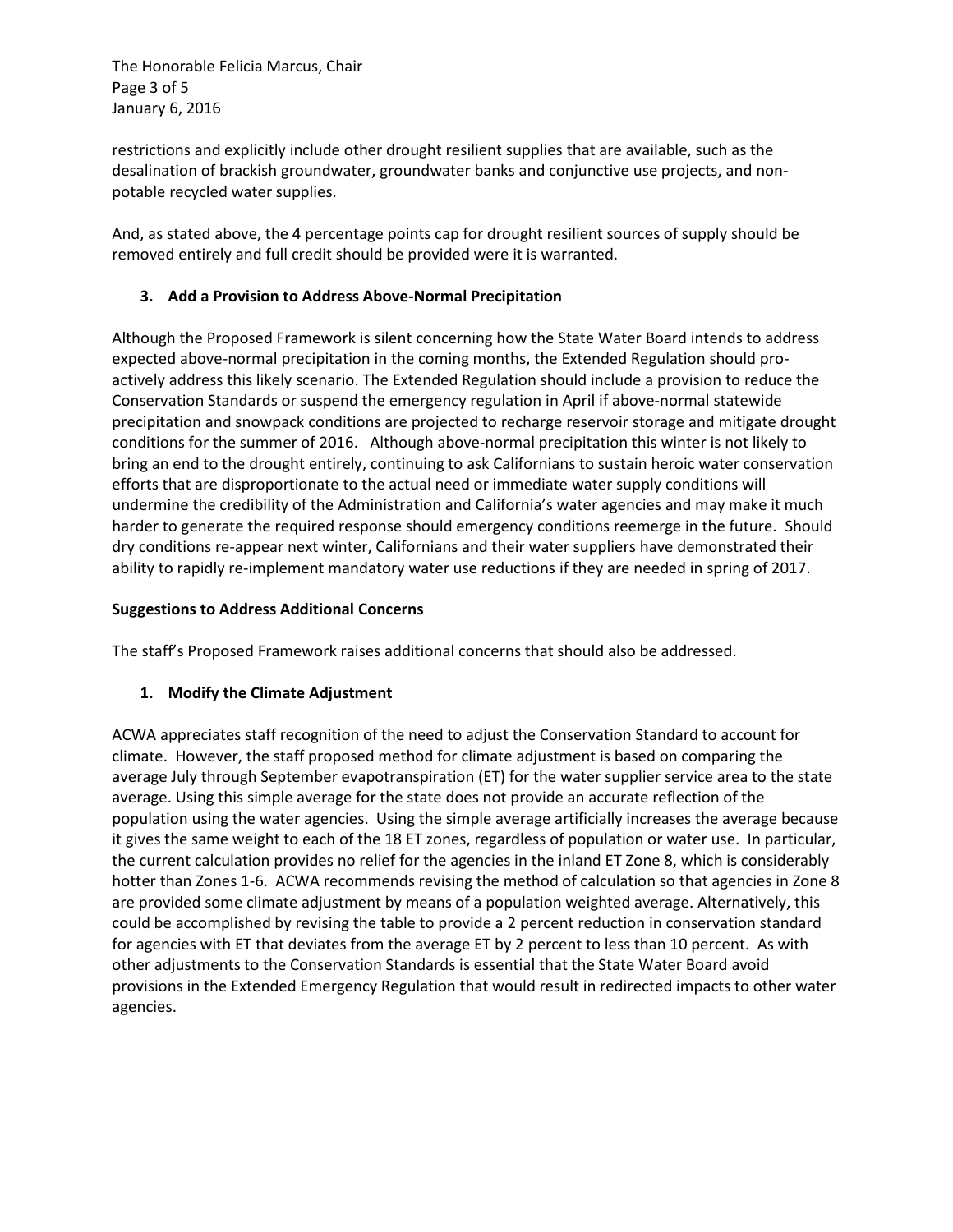The Honorable Felicia Marcus, Chair Page 4 of 5 January 6, 2016

# **2. Modify the Growth Adjustment**

ACWA appreciates the staff's recognition of the need to adjust the Conservation Standard to account for growth experienced by some water suppliers since 2013. However, the method outlined in the Proposed Framework is dependent on residential landscaped area information that is not readily available for many water agencies. Even for those agencies that have landscaped area data or estimates, the methods used to acquire this information vary significantly so the resulting growth adjustment could vary somewhat between water agencies. Instead, the Extended Regulation should incorporate a revised methodology for the residential calculation using average gallons per residential connection February-October 2015 (as is proposed for the commercial, industrial, and institutional sector). The average gallons per residential connection could be easily calculated using Residential Gallon Per Capita Per Day (R-GPCD) divided by the number of new residential connections. This resulting calculation would be easier to make and verify and would be unlikely to vary substantially from the results obtained from a more burdensome landscaped area approach. Additionally, the current proposal multiplies the percent of new demand by the original conservation requirement to make an adjustment to the conservation standard. This significantly reduces the effectiveness of the growth adjustment. We recommend using a more equitable method of applying the growth adjustment by subtracting the percent of new demand from the conservation requirement. This will fairly account for growth and prevent the penalization of areas with growing economic development.

# **3. Preserve the Commercial Agricultural Exemption**

The existing Commercial Agricultural Exemption has worked as intended to protect commercial agricultural activity that is dependent on potable water supplies. This exemption process should be preserved, and in absence of any evidence of abuse, imposition of a \$1000 threshold as proposed by staff would add a new and unnecessary administrative burden on farmers, water suppliers and the State Water Board.

# **4. Incorporate the Regional Compliance Option**

The Regional Compliance Option previously advocated by water agencies was proposed to achieve the same water savings as would be required by the participating individual water agencies. It is based on a currently successful model of "regional alliances" as administered by the Department of Water Resources (DWR) to implement SB7X7 (2009), and it would empower participating water suppliers to achieve significant administrative and public outreach efficiencies. The reasons given by staff in the Proposed Framework for rejecting this option as potentially impeding enforcement action or accountability by individual water agencies are fully addressed by this proposal. The State Water Board should incorporate this compliance option into the Extended Regulation and then allow the resulting voluntary regional alliances to deliver the compliance results that they believe they can produce. Again, there is essentially no down-side risk to the program by empowering water suppliers with this compliance option.